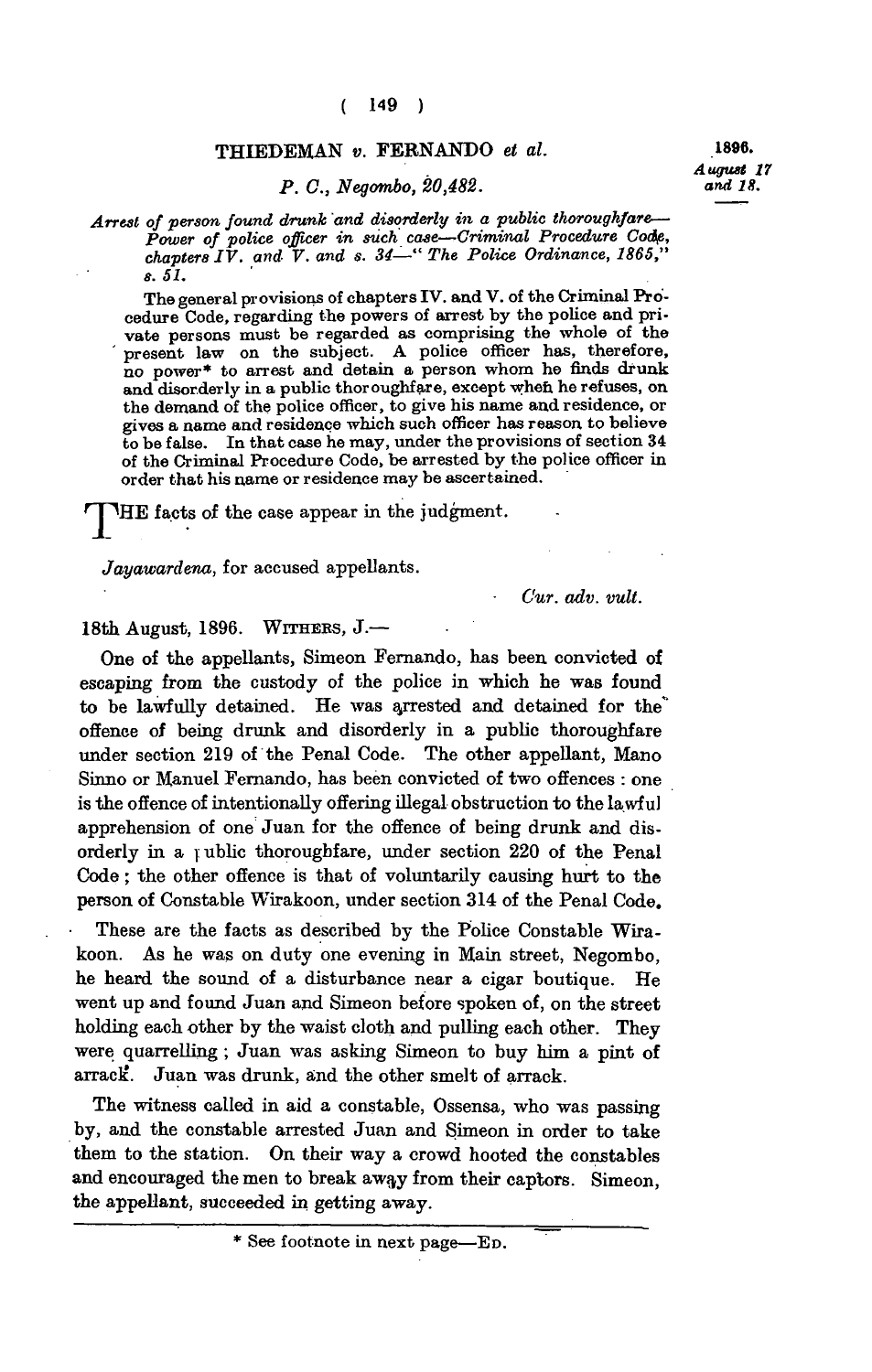1896. August 17 and 18. WITHERS, J.

**According to this witness he and his brother constables were**  somewhat roughly used by the people in the crowd, and amongst **others Mano Sinno, the appellant, struck him on the nose with a small axe. After Simeon had escaped this witness went to the help of the other constable, and the two took Juan with them as far as the office of the Registrar of Lands. Thereabout Juan, with the aid of people in the crowd, including Mano Sinno, the appellant, got away from the custody of the witness. Wirakoon's testimony was confirmed in a general way by that of his brother officer Ossensa. The chief point made in appeal was that the police constables had not the power to arrest either Juan or Simeon, whether they were engaged in committing an offence or whether they were drunk and disorderly in a public thoroughfare.** 

**I was at the time somewhat surprised by the argument, for I had in my mind, what I could not precisely recall at the time, the judgment of Mr. Justice Clarence, which I have since found reported in** *Wendt's Reports,* **page 283.** 

**The case is** *Keith v. Fernando,* **and these are the words used by the learned Justice :—** 

**" Now, it is proved that the man Juse was brawling in a public " street, and refused to desist when required to do so by the con- '• stable." [Wirakoon, the constable, says he told Juan and Simeon to report and go away. It does not appear whether he gave these men an opportunity to comply with his req- est.] " And in my opinion a constable under these circumstances, irrespec- " tive of a special statutory permission, has a right to arrest a party " so disturbing the public peace."** 

**Mr. Clarence's judgment was pronounced in June, 1883, and the Criminal Procedure Code No. 3 of 1883 came into operation the following October.** 

**It seems to me that the general provisions of chapter IV. and chapter V. of this Code, regarding the powers of arrest by the police and private persons, must be regarded as comprising the whole of the present law on the subject. Mr. Solicitor-General, as** *amicus*  curix, called my attention\* to the 51st section of the Police Ordi**nance of 1865, which enacts,** *inter alia,* **that every police officer shall apprehend disorderly and suspicious characters.** 

whether a building or not, or on **any licensed premises or tavern, and any person who shall be guilty of violent, quarrelsome, noisy, disorderly, or riotous conduct in or about such premises or tavern, shall be liable to a fine not exceeding Rs. 5, and on second conviction within a period of twelve** 

**<sup>\*</sup> This was in regard to a particular argument urged by the counsel for the appellant. See, however, section 23 of the Licensing Ordinance, enacted eight years after the Code, viz., No. 12 of 1891, which runs as follows :—" Every person found drunk and incapable of taking care of himself in any thoroughfare or public place,**